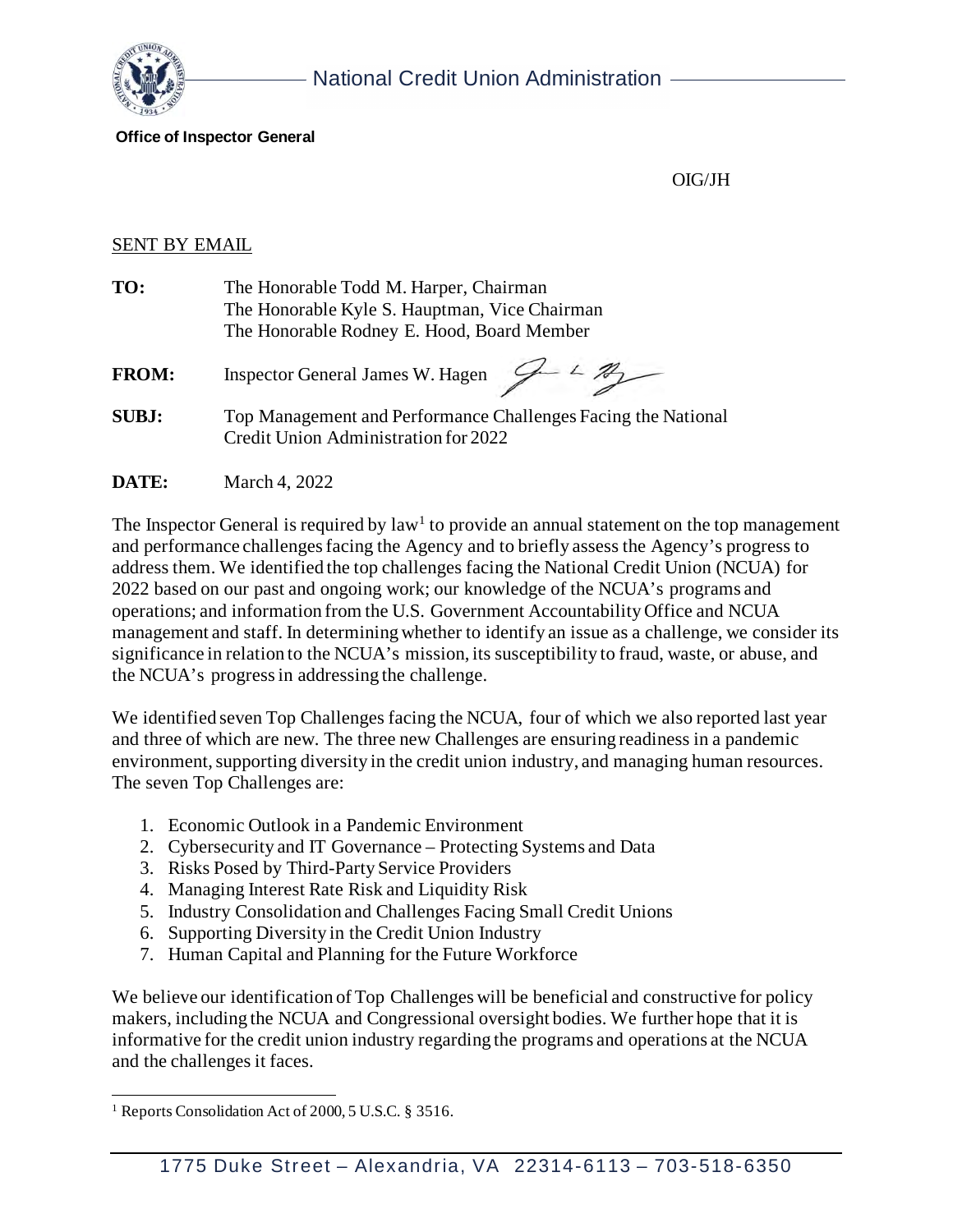Information on the challenge areas and related Office of Inspector General work products are found in the attachment. If you have any questions, please contact me or Bill Bruns, Deputy Inspector General.

Attachment

cc: Executive Director Larry D. Fazio Deputy Executive Director Rendell L. Jones General Counsel Frank S. Kressman Director of External Affairs and Communications Elizabeth A. Eurgubian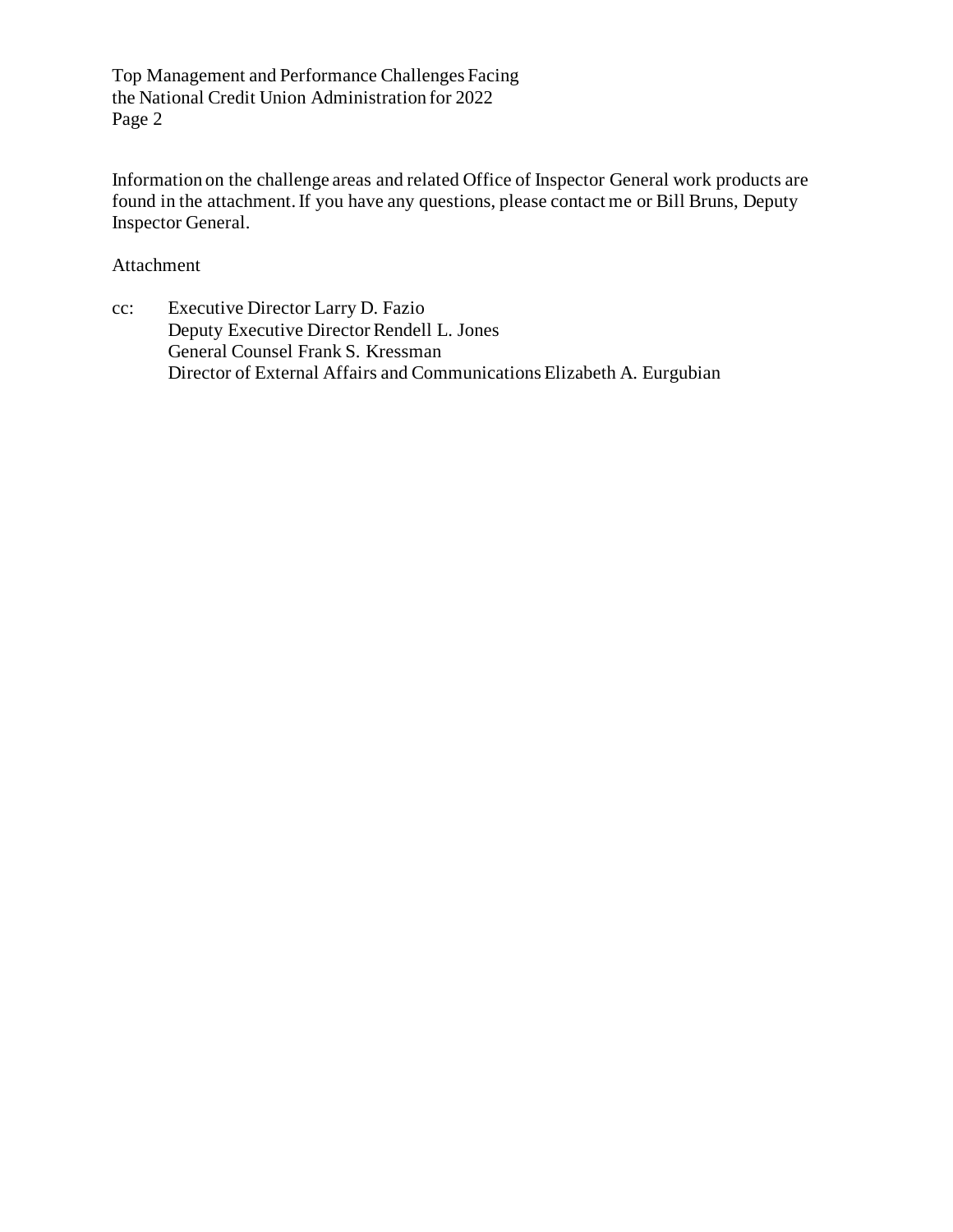# INTRODUCTION

Below is a brief overview of the NCUA's organizational structure, its mission, and vision, as well as details on each of the identified Top Challenges for 2022.

#### **Organizational Structure**

The NCUA is an independent federal agency that insures deposits at all federal and most statechartered credit unions and regulates federally chartered credit unions. A Presidentially appointed three-member Board oversees the NCUA's operations by setting policy, approving budgets, and adopting rules.

#### **Agency Mission and Vision**

In its Draft Strategic Plan 2022-2026, the NCUA plans to implement initiatives related to its mission of protecting the system of cooperative credit and its member-owners through effective chartering, supervision, regulation, and insurance, and its vision to strengthen communities and protect consumers by ensuring equitable financial inclusion through a robust, safe, sound, and evolving credit union system.

## AGENCY CHALLENGES

#### *Economic Outlook in a Pandemic Environment*

After several years of solid growth, the economy entered a recession at the start of 2020, caused by the COVID-19 pandemic. In the span of two months, the U.S. lost nearly 22 million jobs and the unemployment rate rose to 14.7 percent. Thanks to swift intervention by the federal government and the Federal Reserve, the downturn was short-lived. By mid-2020 the economy was once again growing, and the unemployment rate began to decline. The development and distribution of effective vaccines starting in late 2020 also provided significant support for economic activity. By January 2022, 19.1 million jobs had been added back to nonfarm payrolls and the unemployment rate had fallen to 4.0 percent.

A consensus of forecasters expects continued strong economic and job growth and declining unemployment over the next two years as the economy continues to recover from the effects of the pandemic. The unemployment rate is projected to return to its pre-pandemic level of 3.5 percent in early 2023 and hold there through the end of the year. Inflation reached a four-decade high in late 2021 and experts predict it will likely remain elevated in the months ahead; however they also believe that if interest rates rise and the current supply chain bottlenecks begin to ease, price pressures should alleviate later this year.

Interest rates are expected to rise as the Federal Reserve removes monetary adjustments and economic conditions strengthen further.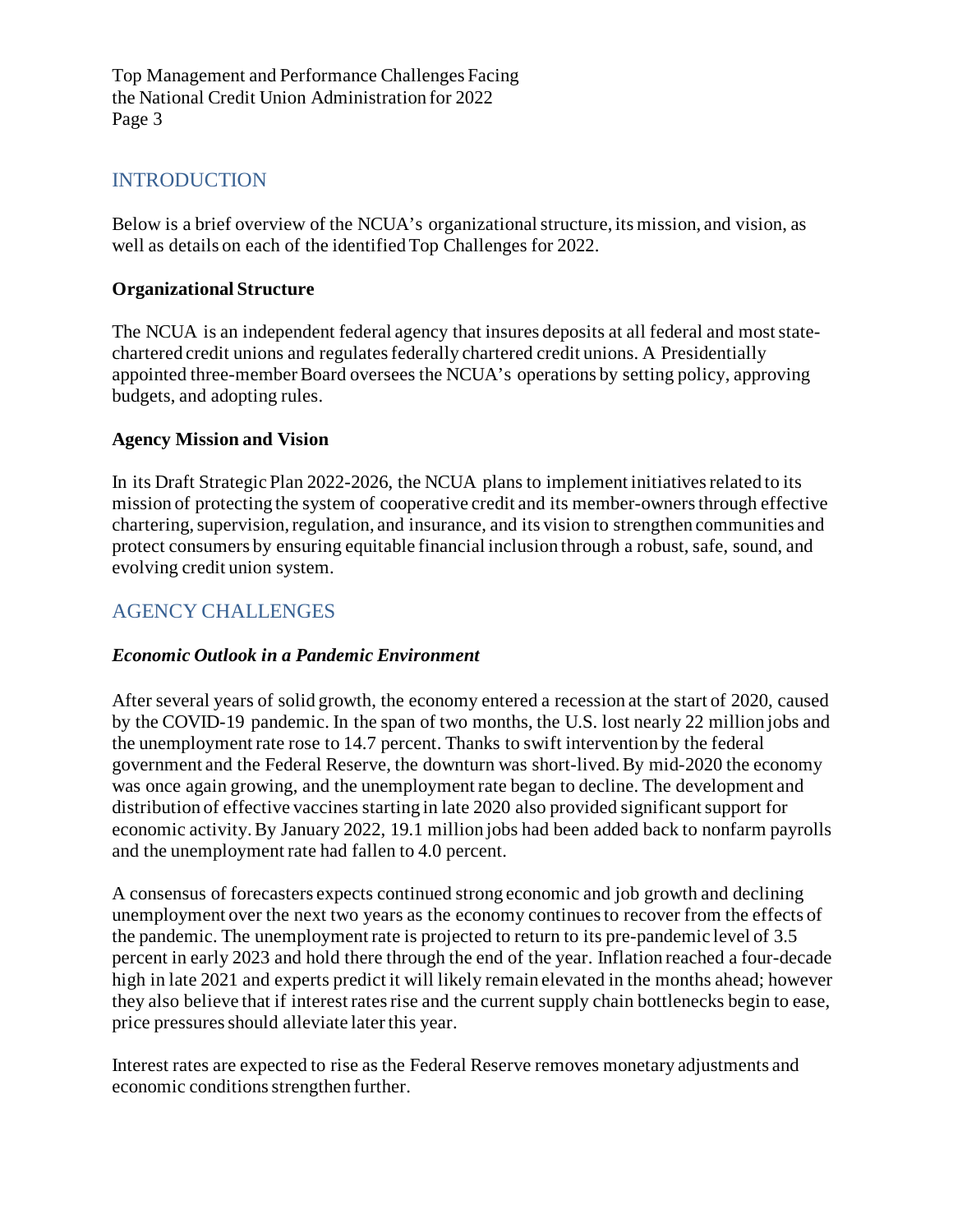In late 2021, the Federal Reserve began to taper large-scale asset purchases and is on track to cease those purchases altogether. Analysts expect other short-term interest rates, which largely determine the interest payments credit unions make, to increase over the next two years. Longerterm rates, which largely determine the interest payments credit unions receive, are also expected to rise. Private-sector forecasters expect the 10-year Treasury rate to rise from 1.76 percent in January 2022 to 2.5 percent by the end of 2023.

While the near-term outlook for the U.S. economy is generally positive, there are several risks on the horizon that could impede or stall the economy's forward momentum. COVID-19 remains the biggest risk. While the ongoing pandemic is not expected to derail the economy, it will continue to influence all aspects of economic activity. Each successive surge in infections has been less disruptive to the economy thanks to the availability of vaccines, medications, and therapies, and activity has been quick to rebound once case numbers have peaked. This will likely remain true going forward, but every new wave of positive COVID-19 cases threatens to stall the recovery in labor force participation and prolong the supply chain disruptions that are hindering production, contributing to inventory shortages, and boosting prices across a wide range of goods.

Persistently high inflation also poses a significant risk to the economy in the near term. Higherthan-expected inflation for a prolonged period could spur Federal Reserve policymakers to raise the federal funds target rate more aggressively than currently expected. Tighter credit conditions typically constrain consumer and business borrowing and spending and cause economic growth to slow. If short-term rates rise more than long-term rates, the yield curve will flatten, putting downward pressure on credit union net interest margins.

In addition, the consumer confidence index edged down 0.6 points in February 2022. The decline was prompted by weaker expectations for economic growth in the year ahead. The portion of consumers planning to purchase a home, car, or major household appliance or spend money on vacations in the next six months also fell, and as mentioned above, concerns about inflation have increased. In fact, confidence declined to the lowest level in the past decade with the sentiment index declining 4.4 points in February 2022, almost 20 percent below its year-ago level.

Inflation, rising interest rates, declining confidence in economic policies, worsening views of long-term economic prospects, continues to weigh on confidence. With such a dire economic outlook, individuals and businesses may not be able to meet their debt obligations to financial institutions. Loan defaults may increase as pandemic-related economic pressures continue, which may cause credit unions to struggle. The NCUA should continue to stand ready to fulfill its mission to maintain financial stability in the credit union industry, and to identify and mitigate risks through examinations. The NCUA should also prepare for credit union failures in the event that losses overwhelm credit unions. Further, through its supervisory processes, the NCUA should review credit unions' adherence to government Guaranteed Loan Program requirements and identify fraud, operational, legal, and reputational risks that may affect the safety and soundness of the credit union industry.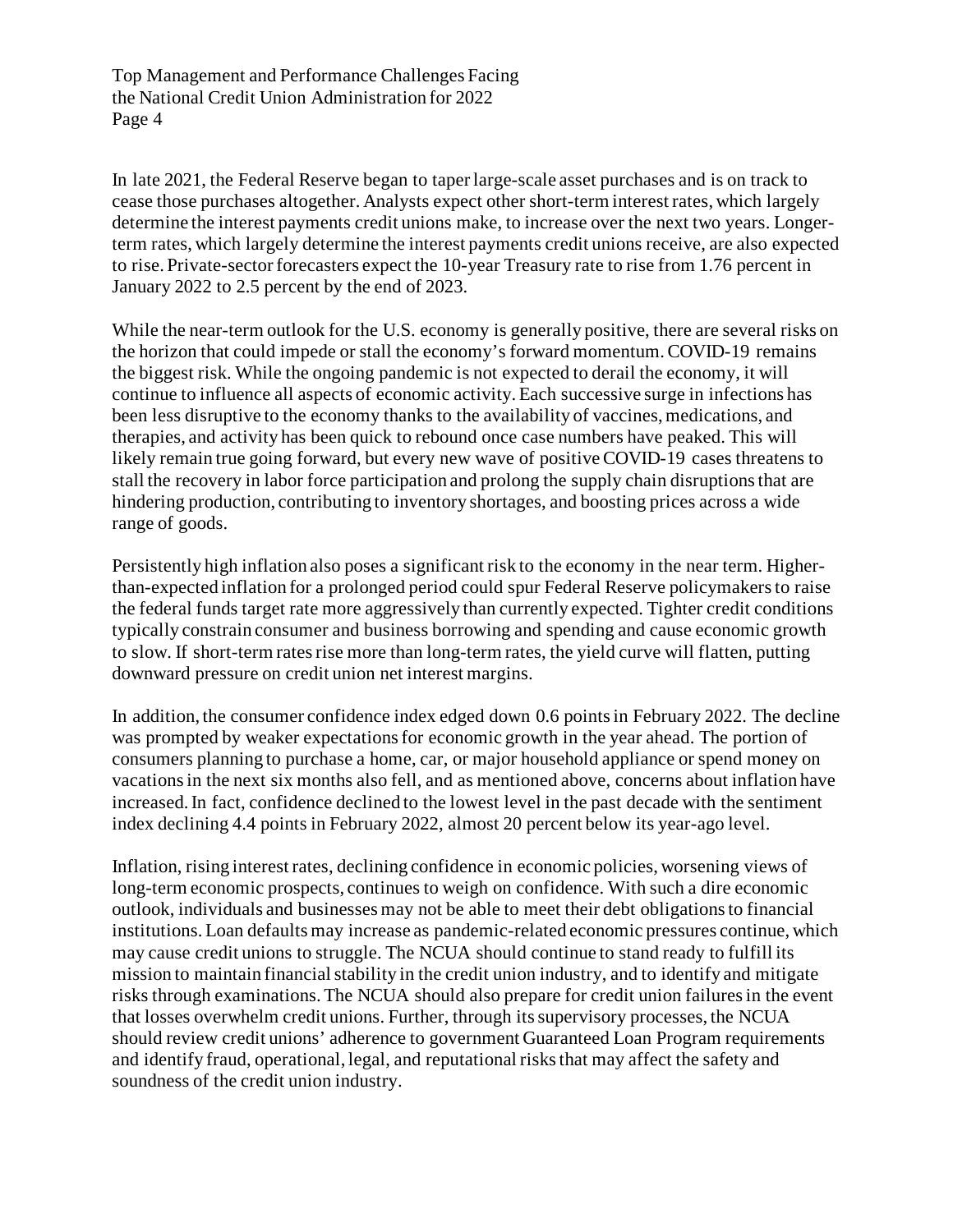## *Cybersecurity and IT Governance – Protecting Systems and Data*

Cybersecurity continues to be a critical risk facing the financial sector. Credit unions increasing use of technology is making the credit union system more vulnerable to cyberattacks. Cyberattacks can affect the safety and soundness of institutions and lead to the failure of credit unions, thus causing losses to the NCUA's Share Insurance Fund. Despite increased spending on cybersecurity, credit unions are encountering difficulties in getting ahead of the increased frequency and sophistication of cyberattacks. The prevalence of malware, ransomware, distributed denial of service attacks, and other forms of cyberattacks are causing challenges at credit unions of all sizes and will require ongoing measures for containment. As the U.S. Government Accountability Office (GAO) noted in March 2021, "IT systems supporting federal agencies and our nation's critical infrastructures are inherently at risk."[2](#page-4-0) Threat actors are increasingly willing and able to conduct cyberattacks with the potential to disrupt critical operations, access sensitive information, and threaten economic well-being. In a single fourmonth period during FY 2021, the Cybersecurity and Infrastructure Security Agency issued at least three emergency directives and/or alerts regarding threat actors who gained access to and/or exploited government agencies, servers, and national infrastructure.<sup>[3](#page-4-1)</sup>

NCUA management has recognized the importance of developing a robust and resilient program for dealing with threats to the security, integrity, and availability of the NCUA's systems and sensitive data. The Agency's focus is to advance consistency, transparency, and accountability within its cybersecurity examination program. In 2020, the NCUA began piloting the Information Technology Risk Examination for Credit Unions (InTREx-CU), which aligns with the IT and cybersecurity examination procedures used by the Federal Deposit Insurance Corporation, the Federal Reserve System, and some state financial regulators to ensure consistent approaches are applied to community financial institutions. In 2021, the NCUA continued to integrate this tool into its cybersecurity reviews with the goal of deploying the tool systemwide in late 2022 or early 2023.

To ensure the NCUA remains vigilant in protecting its systems and data, the Office of Inspector General (OIG) has an audit in the OIG 2022 Work Plan to assess how well the Agency is preventing and detecting cyber threats. The NCUA network includes firewalls as part of its defense strategy to protect the Agency network. Our audit would review the Agency's software that collects, aggregates, categorizes, and analyzes log data and incidents and events generated throughout the organization's technology infrastructure. The audit would also review the security-related incidents and events reports that could signal potential security issues based on failed logins and malware and other possible malicious activities.

<span id="page-4-0"></span><sup>2</sup> U.S. Government Accountability Office, High Risk Series: Federal Government Needs to Urgently Pursue Critical Actions to Address Major Cybersecurity Challenges (GAO-21-288; March 24, 2021).<br><sup>3</sup> CISA Alert AA20-352A, Advanced Persistent Threat Compromise of Government Agencies, Critical

<span id="page-4-1"></span>Infrastructure, and Private Sector Organizations (December 17, 2020, revised April 15, 2021).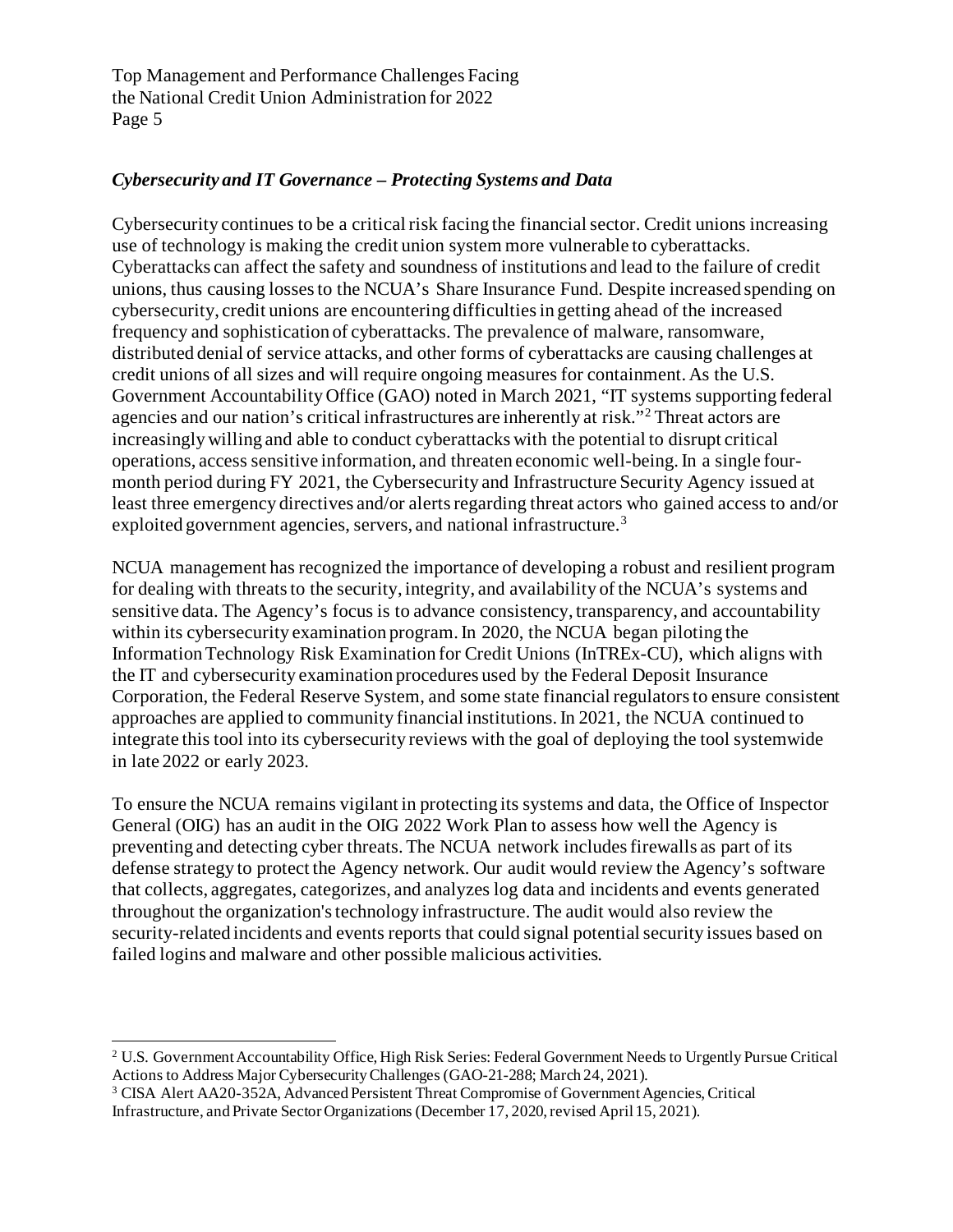In its FY 2020 NCUA Financial Report (also referred to as the Performance and Accountability Report), the NCUA reported the results of its annual Federal Information Security Modernization Act (FISMA) assessment using the CyberScope automated system as required by OMB. [4](#page-5-0) The OIG annually evaluates the NCUA's implementation of FISMA information security requirements and the effectiveness of the Agency's information security program on a maturity model scale.<sup>[5](#page-5-1)</sup> The OIG contracted with CliftonLarsonAllen, LLP (CLA) to conduct the FY 2021 independent evaluation and, on November 22, 2021, issued the report titled, National Credit Union Administration Federal Information Security Modernization Act of 2014 Audit—Fiscal Year 2021 (Report #OIG-21-09).

We determined the NCUA implemented an effective information security program by achieving an overall Level 4 - Managed and Measurable maturity level, complied with FISMA, and substantially complied with Agency information security and privacy policies and procedures. However, as stated in its Performance and Accountability Report, management recognized that cybersecurity threats and other technology-related issues continue to be of interest and concern to the NCUA as increasingly sophisticated cyberattacks pose a significant threat to credit unions, financial regulators, and the broader financial services sector.

In September 2021, the OIG issued Report #OIG-21-06, Audit of NCUA's Governance of IT Initiatives. Results of our audit determined that overall, the NCUA has an effective process for identifying, controlling, prioritizing, and implementing IT initiatives across the Agency. By following a formal framework, we are confident the NCUA can produce measurable results toward achieving their IT-related strategies and goals, particularly those related to cybersecurity.

## *Risk Posed by Third-Party Vendors and CUSOs*

The NCUA must also be able to address risk posed by third-party vendors, including credit union service organizations (CUSOs). Currently, the NCUA does not have the authority to manage the risks associated with these organizations and has requested the Congress consider legislation to provide the Agency examination and enforcement authority over third-party vendors and CUSOs.

The NCUA was granted some authority in 1998 to deal with the Y2K changeover, but that authority expired in 2002. Since then, the OIG, the Financial Stability Oversight Council, and the Government Accountability Office have all reported that this authority must be restored.

Currently, the NCUA may only examine CUSOs and third-party vendors with their permission, and vendors, at times, decline these requests. Further, vendors can reject the NCUA's recommendations to implement appropriate corrective actions to mitigate identified risks. This lack of authority stands in stark contrast to the authority of NCUA's counterparts on the Federal Financial Institutions Examination Council (FFIEC).

<span id="page-5-0"></span><sup>4</sup> OMB Memorandum M-21-02, Fiscal Year 2020-2021 Guidance on Federal Information Security and Privacy

<span id="page-5-1"></span><sup>&</sup>lt;sup>5</sup> Pub. L. No. 113-283, § 3555, 128 Stat. 3073 (2014).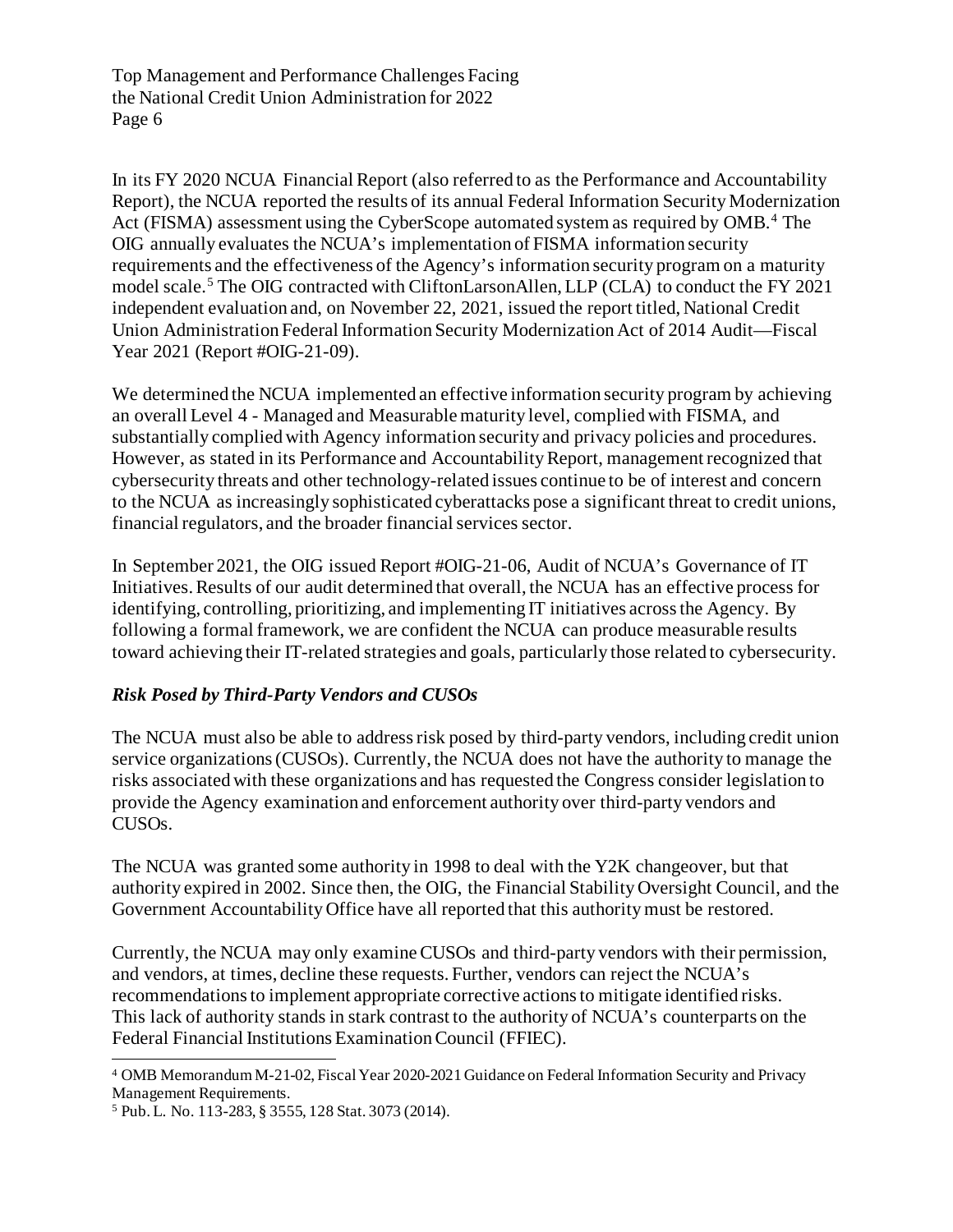Activities that are fundamental to the credit union mission, such as loan origination, lending services, Bank Secrecy Act/Anti-money laundering compliance, and financial management, are being outsourced to entities that are outside of the NCUA's regulatory oversight. In addition, credit unions are increasingly using third-party vendors to provide technological services, including information security, and mobile and online banking. Member data is also stored on vendors' servers. The pandemic, which has accelerated the industry's movement to digital services, has only increased credit union reliance on third-party vendors.

While there are many advantages to using these service providers, the concentration of credit union services within CUSOs and third-party vendors presents safety and soundness and compliance risk for the credit union industry. In his May 2021 written testimony before the U.S. House of Representatives Committee on Financial Services, NCUA Board Chairman Harper testified that the top five credit union core processor vendors provide services to approximately 87 percent of total credit union system assets and that the top five CUSOs provide services related to nearly 96 percent of total credit union system assets. He noted a failure of even one of these vendors represents a significant potential risk to the Share Insurance Fund.

In Report #OIG-20-07, Audit of the NCUA's Examination and Oversight Authority Over Credit Union Service Organizations and Vendors, we determined that the NCUA needs authority over CUSOs and vendors to effectively identify and reduce the risks vendor relationships pose to credit unions in order to protect the Share Insurance Fund. Although the NCUA conducts CUSO reviews, there is currently nothing in the Federal Credit Union Act that provides the NCUA with the authority to supervise CUSOs and vendors to hold them accountable for unsafe and unsound practices that have direct and lasting impact on the credit unions they serve. In addition, the audit determined the lack of statutory vendor oversight and regulatory enforcement authority hinders the NCUA's ability to conduct effective reviews of vendors. As a result, the NCUA's Share Insurance Fund is exposed to risk from CUSOs and vendors that can cause significant financial hardship, or even failure to the credit unions that use them. Between 2008 and 2015, CUSOs contributed to more than \$300 million in losses to the Share Insurance Fund.

The continued transfer of operations to CUSOs and other third parties lessensthe ability of NCUA to accurately assess all the risks present in the credit union system and determine if current CUSO or third-party vendor risk-mitigation strategies are adequate. OIG Report #OIG-20-07 confirmed that the NCUA needs comparable authority as its FFIEC counterparts to examine third-party vendors.

## *Managing Interest Rate Risk and Liquidity Risk*

Although the pandemic continues to impact credit union performance, the credit union system remained on a solid footing in 2021.

Improving economic conditions and low interest rates contributed to increased loan growth and helped bolster loan performance.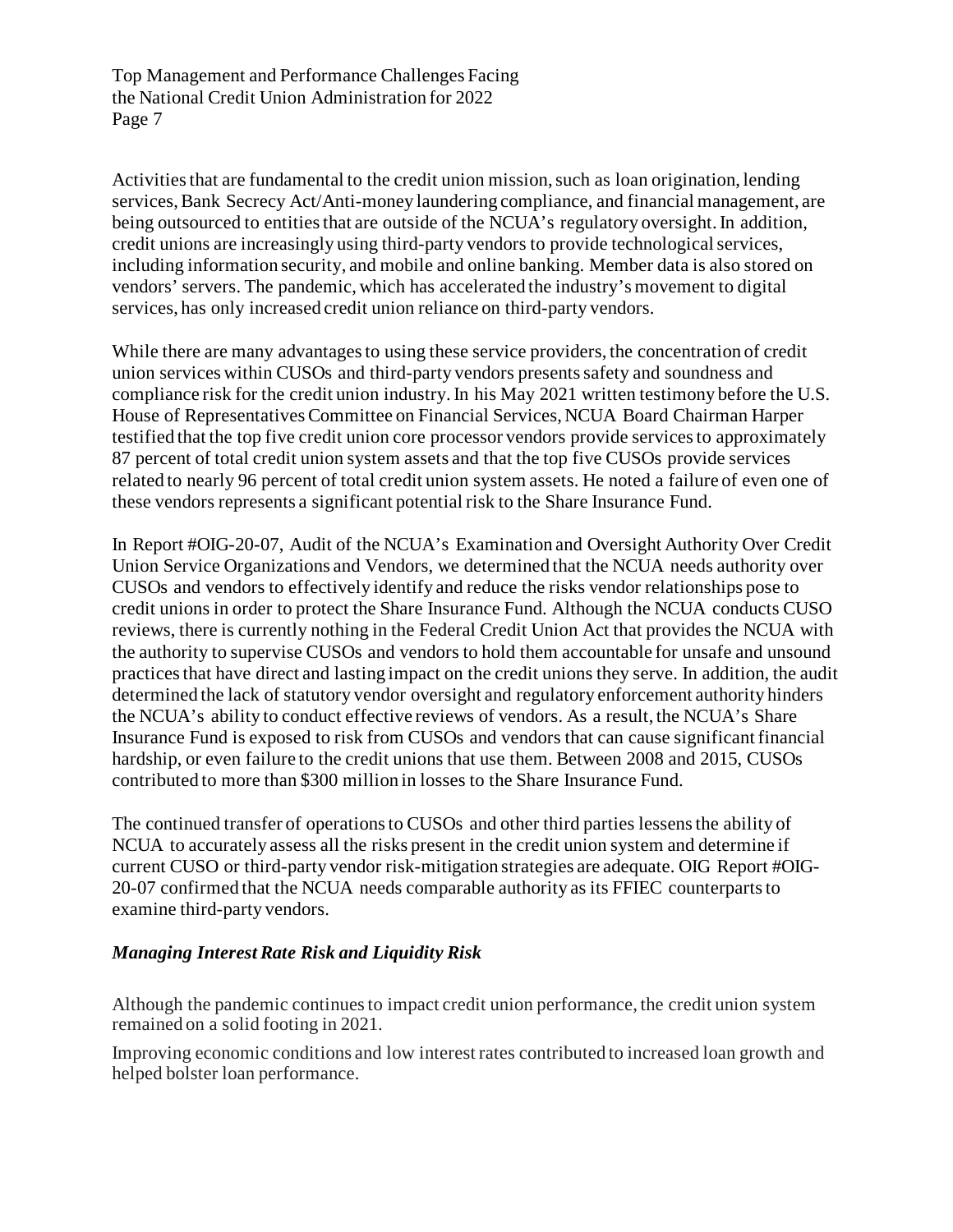Loan forbearance programs and income support from federal stimulus payments and extended unemployment insurance benefits also helped maintain low credit union delinquency rates. Share growth moderated as the year progressed but remained elevated relative to pre-pandemic levels, reflecting the boost to household income from federal relief payments earlier in the year. The surge in shares since early 2020 has weighed impacted the net worth ratio but overall, credit unions have remained well-capitalized.

Credit unions must continue to manage and mitigate interest rate risk to be successful. On the liability side of the credit union balance sheet, deposit interest rates have fallen since the start of 2020 but are poised to rise over the next two years as the Federal Reserve removes monetary adjustments. Credit unions will continue to face pressure to offer competitive deposit interest rates to avoid deposit attrition, as many members have several financial institution alternatives and can move funds quickly across institutions. Of the nearly 20 percent of households using a credit union as their primary financial institution, 56 percent also use a bank for some type of financial service. As previously mentioned, the consensus forecast suggests longer-term interest rates will also rise over the next two years. In the near term, however, they will generally remain lower than in the years leading up to the 2020 recession. A prolonged period of relatively low interest rates also poses risks on the asset side of the credit union balance sheet. Credit unions that rely primarily on investment income may find their net income remaining low or falling.To address this concern, credit unions could add longer-term and higher-risk assets to their portfolios.

In November 2015, we issued OIG Report #OIG-15-11, which determined that NCUA assessed sensitivity to market risk under the "L" (Liquidity Risk) in its CAMEL<sup>[6](#page-7-0)</sup> rating and that doing so may have understated or obscured instances of high interest rate risk exposure in credit unions. To improve NCUA's ability to accurately measure and monitor interest rate risk, we recommended to management they modify the CAMEL Rating System by developing an "S" (Sensitivity to Market Risk) rating to better capture a credit union's sensitivity to market risk and to improve interest rate risk clarity and transparency.We also recommended management revise the "L" in NCUA's CAMEL Rating System to reflect only liquidity factors.The NCUA Board approved a Notice of Proposed Rulemaking on January 14, 2021, to add an "S" (Sensitivity to Market Risk) component to the existing CAMEL rating system and redefine the "L" (Liquidity Risk) component, thus updating the rating system from CAMEL to CAMELS to better capture a credit union's sensitivity to market risk and to improve interest rate risk clarity and transparency. This change is expected to be completed in 2022.

## *Industry Consolidation and Challenges Facing Small Credit Unions*

Small credit unions face challenges to their long-term viability for a variety of reasons, including lower returns on assets, declining membership, high loan delinquencies, and

<span id="page-7-0"></span><sup>6</sup> On November 13, 1979, the Federal Financial Institutions Examination Council implemented the Uniform Financial Institutions Rating System, commonly referred to as CAMEL. Based on UFIRS, NCUA developed the Early Warning System to assign credit unions an overall rating, eventually adopting the CAMEL Rating System in October 1987. The acronym CAMEL derives its name from the following components: [C]apital Adequacy, [A]sset Quality, [M]anagement, [E]arnings, and [L]iquidity/Asset-Liability Management.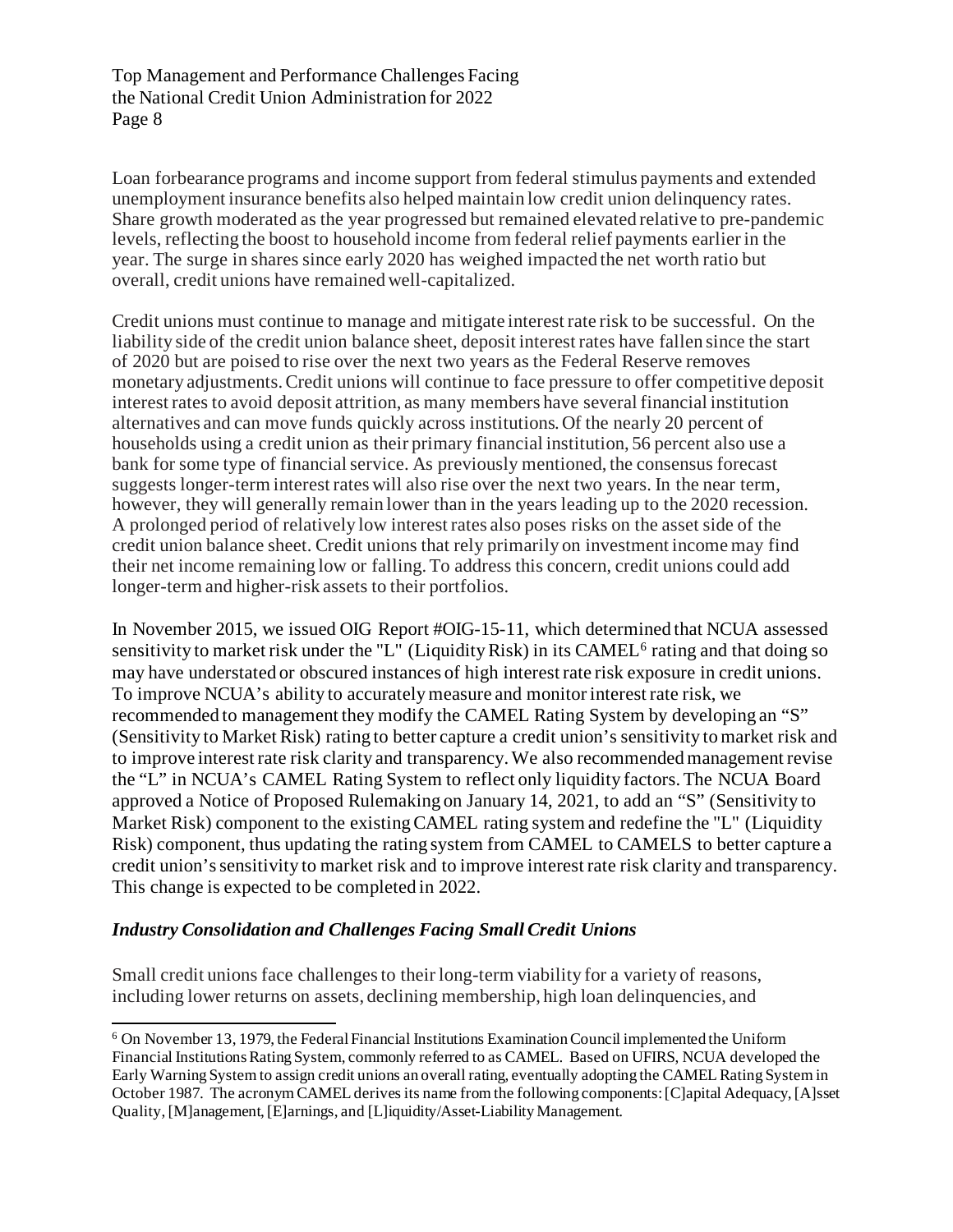increasing non-interest expenses. If current consolidation trends persist, there will be fewer credit unions in operation and those that remain will be considerably larger and more complex. Although large credit unions tend to offer more complex products and services and make more complex investments, these complex institutions will pose management challenges for the institutions and the NCUA, since consolidation increasesthe risks posed by individual institutions to the Share Insurance Fund.

Additionally, although credit union membership continues to experience strong growth overall, about half of federally insured credit unions had fewer members at the end of 2021 than a year earlier. All credit unions need to consider whether their product mix is consistent with their members' needs and demographic profile. For example, in some areas, to be effective, credit unions may need to explore how to meet the needs of an aging population, a growing Hispanic population, or an increasing consumer population more comfortable with utilizing digital services.

The NCUA must continue to promote financial inclusion to better serve a changing population and economy. In 2022, the OIG is hopeful that the NCUA will continue to develop initiatives to create opportunities to promote financial education and financial inclusion, and foster an environment where those with low-to-moderate incomes, people with disabilities, and the otherwise underserved have access to affordable financial services.

## *Supporting Diversity in the Credit Union Industry*

Access to the financial system by minority communities is vital to fostering economic prosperity. Minority communities and businesses have suffered significantly during the pandemic. The NCUA plays an important role to support Minority Depository Institutions (MDIs) that serve and promote minority and low- and moderate-income communities. This work can be enhanced with the NCUA's continued commitment to diversity and inclusion in the federal regulatory process, which is critical for the NCUA to foster greater financial inclusion for all Americans.

In 1989, Congress enacted the Financial Institutions Reform, Recovery, and Enforcement Act (FIRREA). Section 308 of the FIRREA established goals for preserving and promoting MDIs. When enacted, FIRREA § 308 applied only to the Office of Thrift Supervision and the FDIC. In 2010, Congress enacted the Dodd Frank Wall Street Reform and Consumer Protection Act. Section 367(4)(A) of the Dodd Frank Act amended FIRREA § 308 to require the NCUA, the Office of the Comptroller of the Currency and the Board of Governors of the Federal Reserve System to take steps to preserve existing MDIs and encourage the establishment of new ones. In addition, Dodd Frank Act § 367(4)(B) requires these agencies, along with the FDIC, to each submit an annual report to Congress describing actions it has taken to carry out FIRREA § 308.

On June 24, 2015, the NCUA Board issued a final Interpretative Ruling and Policy Statement to establish a Minority Depository Institution Preservation Program. This program was established to achieve the goals of preserving and encouraging MDIs, as § 308 of FIRREA directs. The program reflects the preservation goals of FIRREA § 308, namely to preserve the present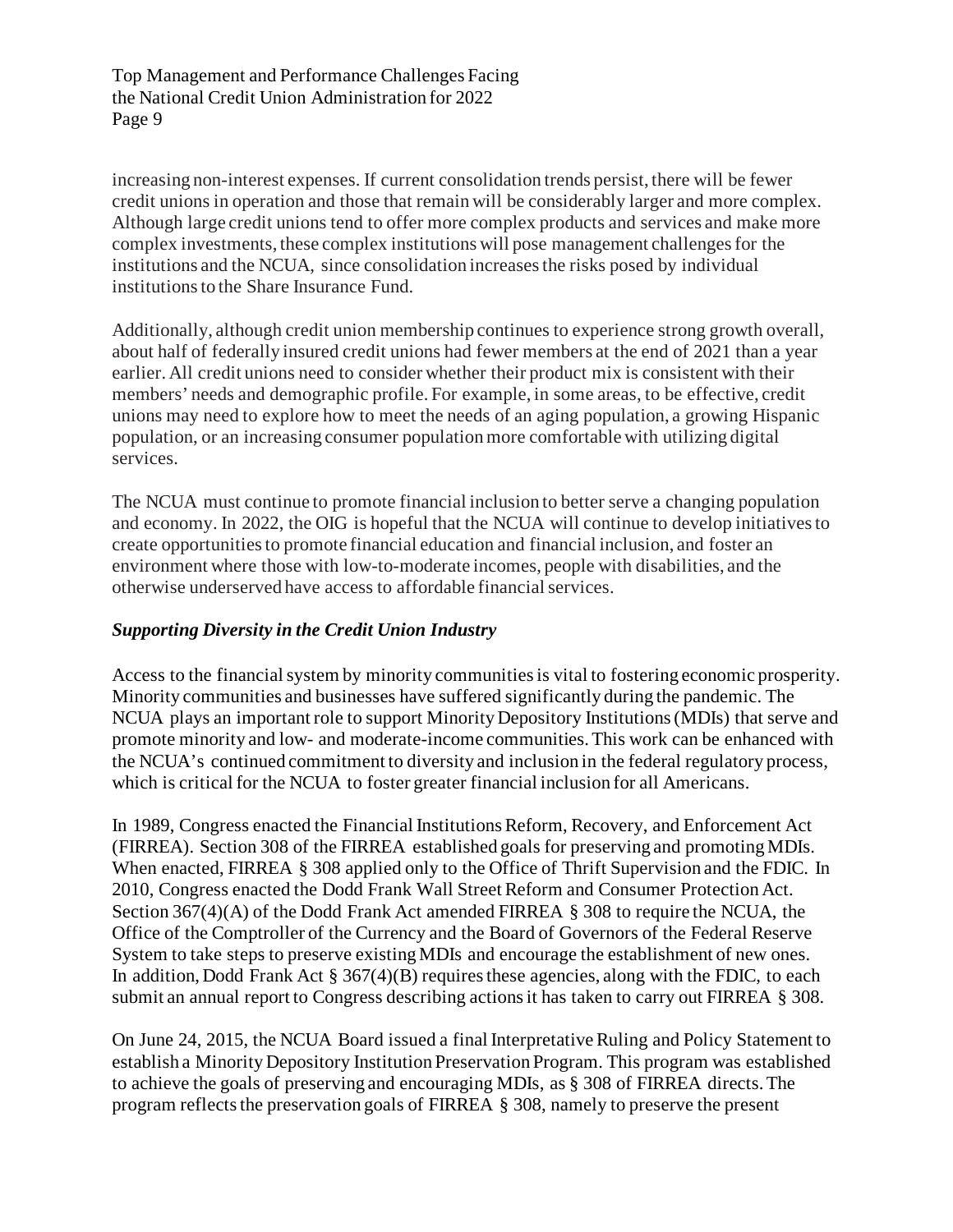number of MDIs; preserve the minority character of MDIs that are involuntarily merged, or are acquired, by following the prescribed "general preference guidelines" to identify a merger or acquisition partner; to provide technical assistance to prevent insolvency of MDIs that are no longer insolvent; to promote and encourage the creation of new MDIs; and to provide for training, technical assistance, and educational programs.

MDIs serve the financial needs of racial minorities because traditional financial institutions have historically underserved these populations. Federally insured credit unions self-designate as MDIs. To do this, a credit union must affirm in the NCUA's Credit Union Online Profile system that more than 50 percent of its current members, eligible potential members, and board of directors are from one or a combination of the four minority categories defined by FIRREA: any Black American, Asian American, Hispanic American, or Native American.

MDIs play a vital role in assisting minority and under-served communities. MDIs are resources to foster the economic viability of these communities by providing banking and credit services. The primary challenge for the NCUA is to measure the effectiveness of its efforts in supporting MDIs. The NCUA plays an important role in preserving and promoting MDIs. From the OIG's 2022 Work Plan, we recently began an audit of the NCUA's Minority Depository Institution Program. We plan to review the NCUA's actions to preserve and promote MDIs and assess the Agency's achievement of the MDI Program's goals.

## *Human Capital and Planning for the Future Workforce*

A significant management challenge for the NCUA is maintaining a well-trained, sustainable workforce while facing challenges in retirement eligibilities, succession planning, and training. As of this writing, the NCUA has 1150 employees located in the Central Office and three Regional Offices across the country, and 35 percent of NCUA employees (407 employees) are eligible to retire within 5 years. The NCUA faces retirement rates of nearly 61 percent for executives and 55 percent for supervisors over that same period. Finding appropriate successors who can lead the Agency and employees who have the requisite skills and expertise is essential to ensuring that the NCUA can continue to achieve its mission effectively, especially given the significant investments in, and time required for, credit union examiner certification.

A key factor in meeting this challenge is providing a work environment where employees feel safe while they continue to perform their work. Employees are the NCUA's most valuable asset, and the safety and well-being of its workforce has been brought to the forefront during the COVID-19 pandemic.

We reviewed the NCUA's work posture during the COVID-19 pandemic and issued Report #OIG-21-10, Audit of the NCUA's Covid-19 Work Posture, where we assessed the Agency's pandemic-related decisions and determined them to be both timely communicated to staff and effective in design regarding staff health and safety.